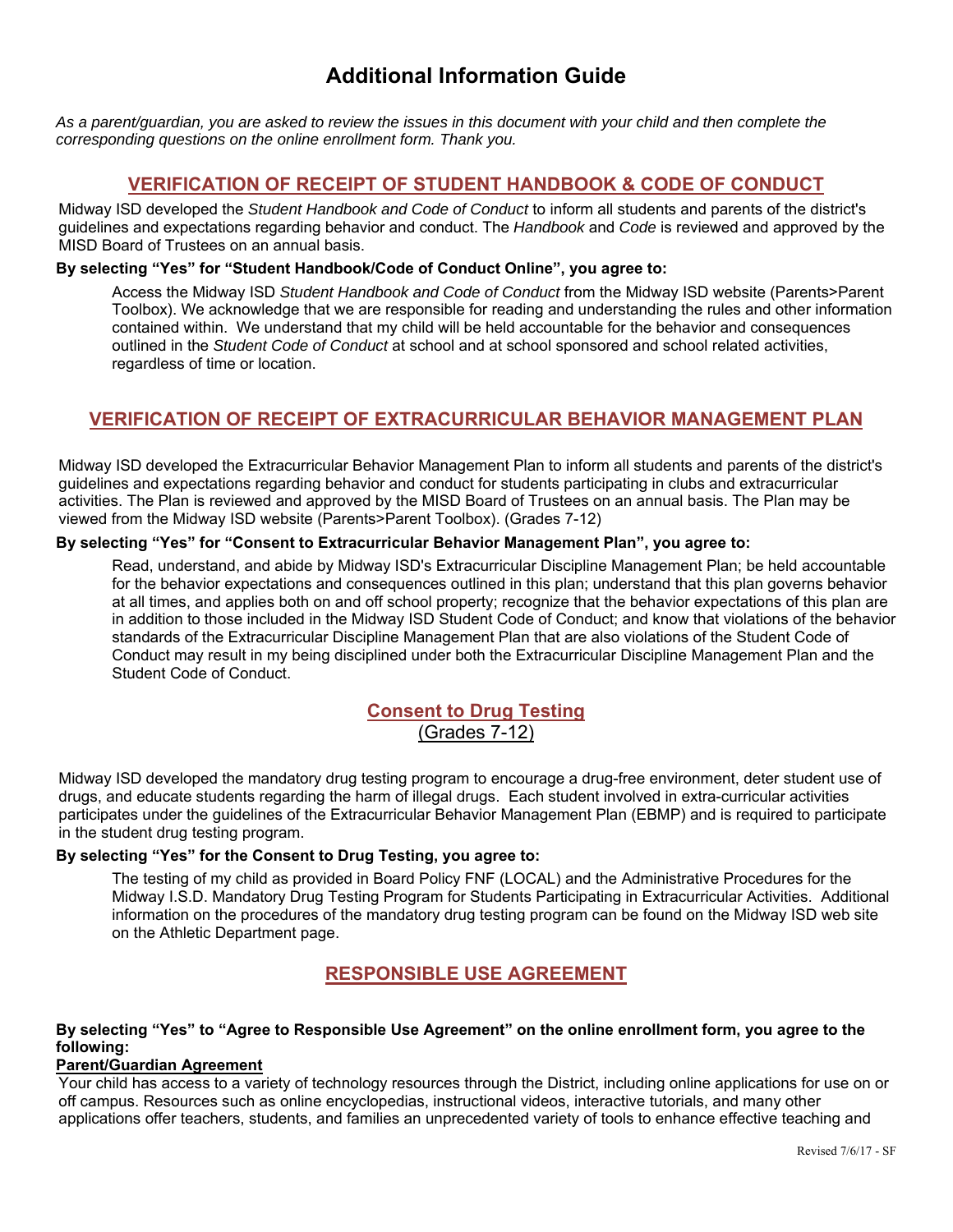learning. With these resources come responsibility. I understand I am responsible for reading and communicating with my child his/her responsibilities to abide by the Midway ISD Student Responsible Use Agreement found at www.midwayisd.org/studentrup. I understand that consequences outlined in the Student Code of Conduct are possible for my student if the Student Responsible Use Agreement is violated.

Additionally, the District contracts with certain providers of online educational services to provide District services and functions, including essential instructional and logistical programs such as the District's online grade book and the online lunch account management system. Where personally identifiable student information is implicated, service providers act as District officials and access only the information needed to perform the contracted service. These outside parties are under the District's direct control with respect to the use and maintenance of student data.

I also understand that my child's use of the District's technology resources is not private and that the District will monitor my child's activity.

I have read the District's Student Responsible Use Agreement, associated administrative regulations, and this agreement. In consideration for the privilege of my child using the District's technology resources, I hereby release the District, its operators, and any institutions with which it is affiliated from any and all claims and damages of any nature arising from my child's use of, or inability to use, these resources, including, without limitation, the type of damage identified in the District's policy and administrative regulations.

## **ALLOW MY CHILD TO BE ISSUED AN IPAD**

(Grades K-12)

By selecting "Yes" to "Allow My Child to be Issued an iPad," you agree to the guidelines and responsibilities for parents and students described in the Responsible Use Policy and the iPad Information located on the MLINK website and will allow the district to issue your child an iPad for use in the current school year. More information about the 1:1 initiative for students is located on the MLINK website – http://mlink.midwayisd.org

## **PUBLISHING STUDENT PROJECTS**

#### **By selecting "Yes" to "Publish Student Projects," you agree to:**

.

Allow Midway ISD to display or publish original student work to promote student academic and extracurricular activities on the district's website, a website affiliated or sponsored by the district, and in district publications. Student work includes artwork, projects, photos taken by the student, voice recordings, video recordings, or other academic or creative work.

*IMPORTANT NOTICE: If the Responsible Use Policy and Publishing Student Projects information is not completed on the online enrollment or registration form by September 1st or within 2 weeks of the student's enrollment, Midway ISD will assume you agree to the RUP and publishing student projects.* 

## **SCIENCE SAFETY GUIDELINES**

(Grades PK-12)

### **By selecting "Yes" to "Science Safety Guidelines", you agree to:**

Access the Midway ISD *Science Safety Guidelines* from the Midway ISD website (Departments>Curriculum & Instructions>Science). We acknowledge that we are responsible for reading and understanding the rules and other information contained within.

# **Release of Student Information**

# **DIRECTORY INFORMATION**

**Certain information about district students is considered directory information and will be released to anyone who follows the procedures for requesting the information unless the parent or guardian objects to the release of the directory information about the student. If you do not want Midway ISD to disclose directory information from your child's education records without your prior**